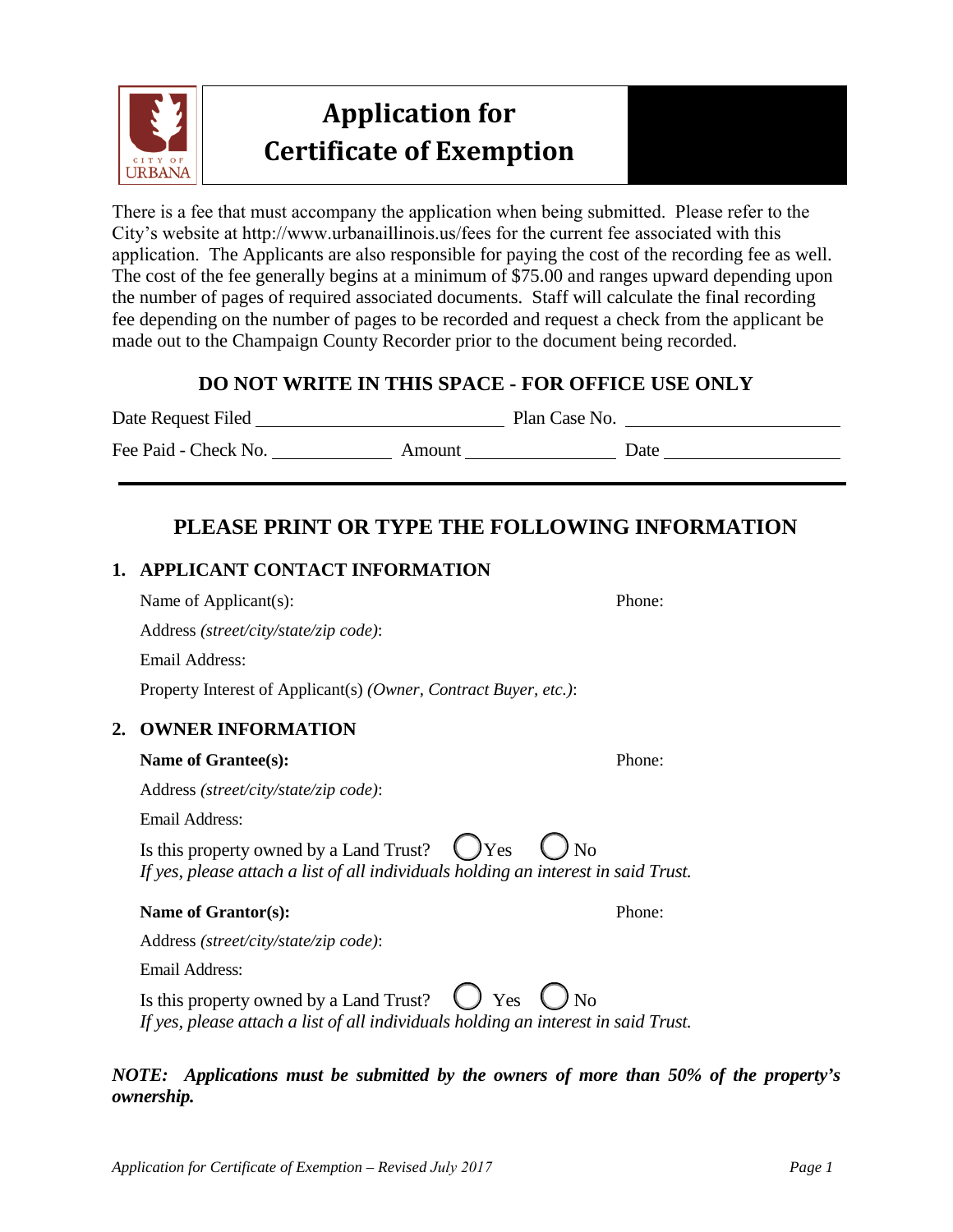#### **3. PROPERTY INFORMATION**

**Grantee(s) Address/**Location of Subject Site:

PIN # of Location:

Lot Size:

Current Zoning Designation:

Current Land Use *(vacant, residence, grocery, factory, etc*:

Legal Description of Grantee(s) Property prior to Certificate of Exemption *(If additional space is needed, please submit on separate sheet of paper)*:

#### **Grantor(s) Address**/Location of Subject Site:

PIN # of Location:

Current Zoning Designation:

Current Land Use *(vacant, residence, grocery, factory, etc*:

Lot Size: feet x  $f$  feet =  $\theta$  square feet  $\text{feet} = \text{0}$ 

Legal Description of Grantor(s) Property prior to Certificate of Exemption *(If additional space is needed, please submit on separate sheet of paper)*:

### **4. CONSULTANT INFORMATION**

| Name of Architect(s):                 | Phone <sup>.</sup> |
|---------------------------------------|--------------------|
| Address (street/city/state/zip code): |                    |
| Email Address:                        |                    |
| Name of Engineers(s):                 | Phone:             |
| Address (street/city/state/zip code): |                    |
| Email Address:                        |                    |
| Name of Surveyor(s):                  | Phone:             |
| Address (street/city/state/zip code): |                    |
| Email Address <sup>.</sup>            |                    |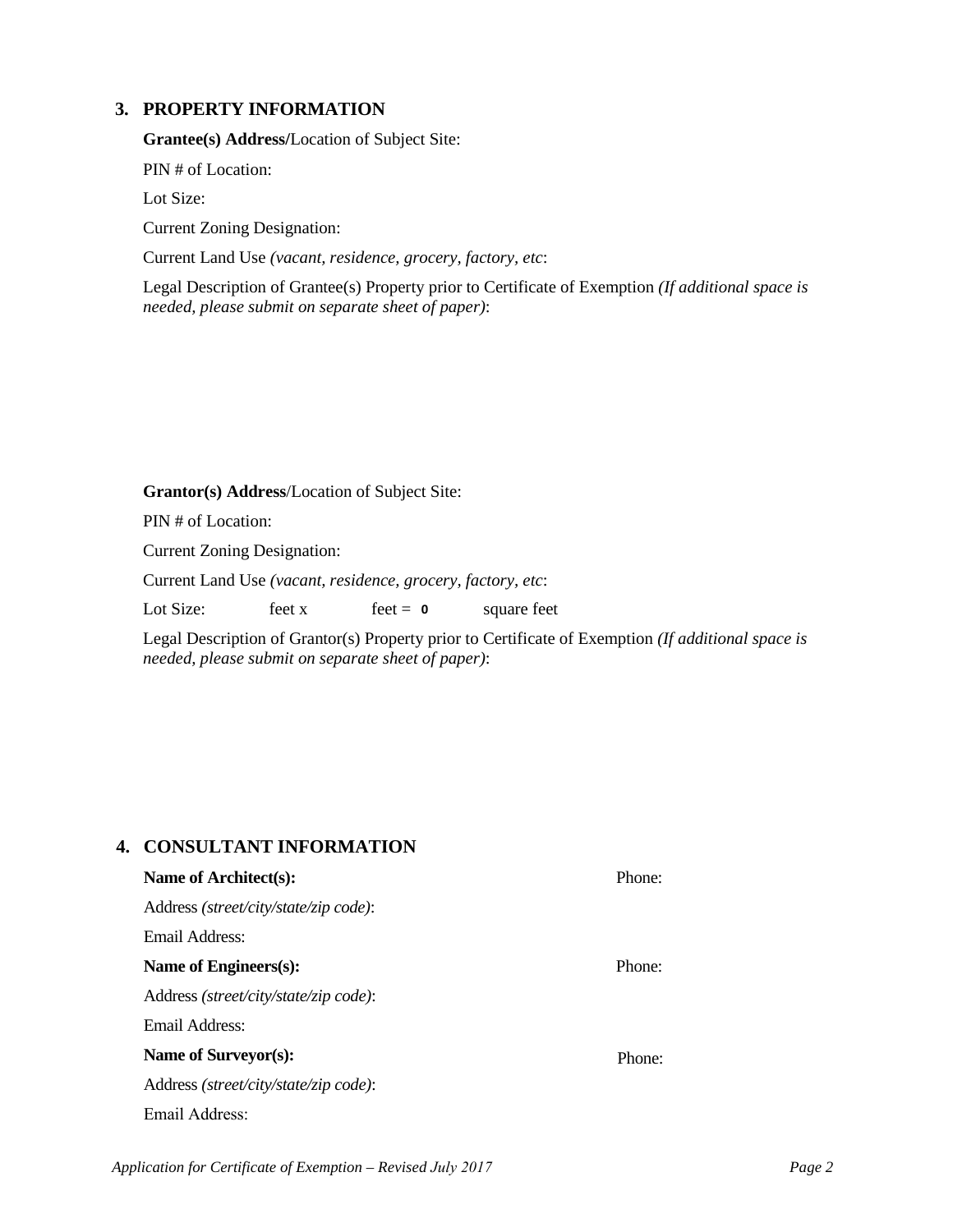Address *(street/city/state/zip code)*: Email Address: **Name of Attorney(s):**  Address *(street/city/state/zip code)*: Email Address:

**Name of Professional Site Planner(s):**

# **5. CONVEYANCE OF PROPERTY**

*(Grantor's Name)* proposes to convey *(Address of Property to be Conveyed)*

to *(Grantee's Name) (Address of Adjoining Owner's Property)*

After said conveyance the legal description of the *Grantor's* tract shall be as follows

And the legal description of the *Grantee's* tract after conveyance shall be as follows

Phone:

Phone: